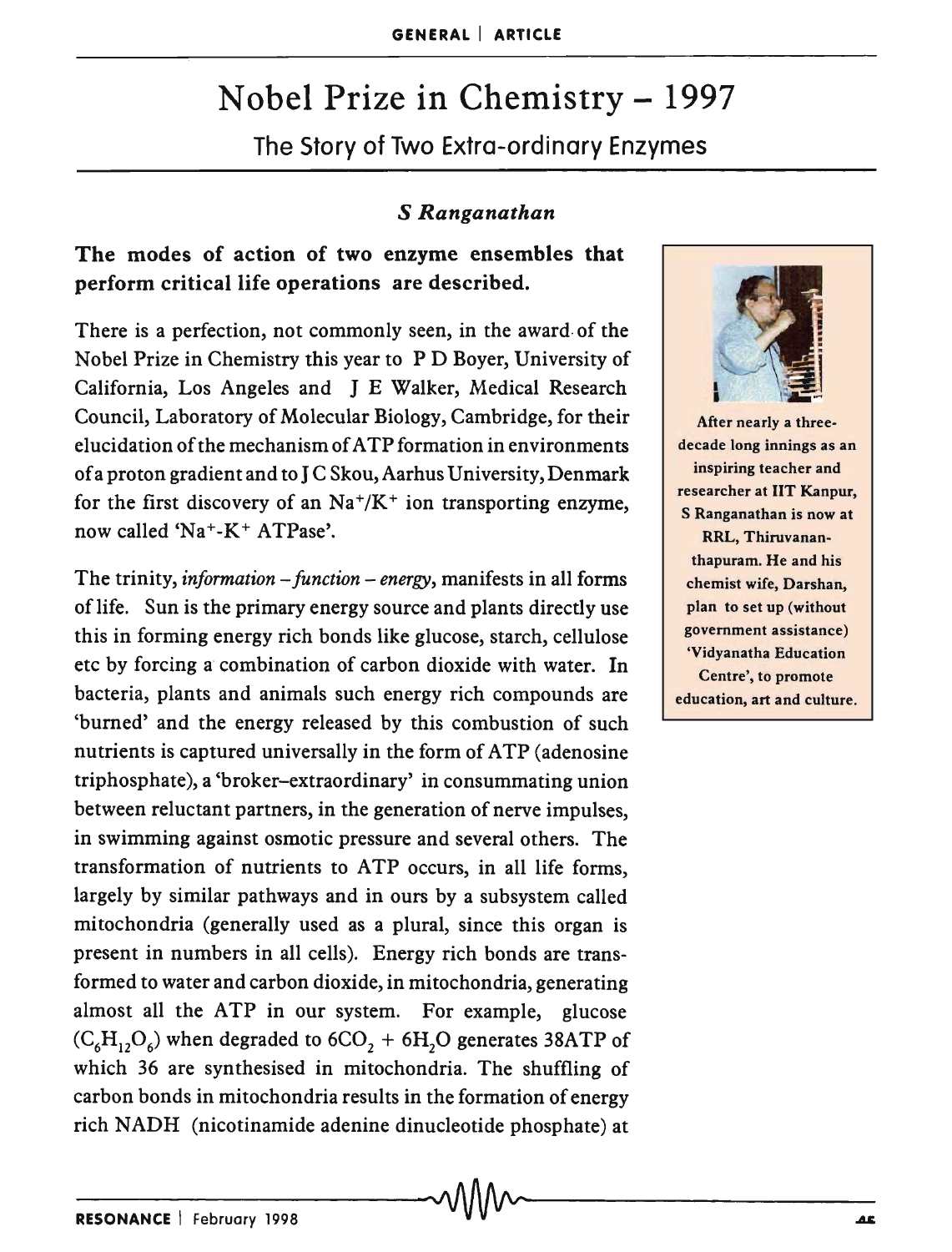

the expense of energy poor  $CO<sub>1</sub>$ . In the process called 'respiration' NADH is oxidized to NAD<sup>+</sup> in the cascade, resulting in the reduction of oxygen to water:

NADH +1/2 O<sub>2</sub> + H<sup>+</sup> 
$$
\rightarrow
$$
 NAD<sup>+</sup> + H<sub>2</sub>O = -53 kcal/mole (1)

The overall reaction here leads to the formation of  $3ATP$ .

$$
ADP + Pi + H^{+} \rightarrow ATP + H, O = 7.3 \text{ kcal/mole}
$$
 (2)

Thus part of the energy in NADH is captured in the formation of ATP from adenosine diphosphate (ADP) and inorganic phosphate (Pi).

The deciphering of pathways by which the combustion of NADH results in ATP formation was not easy. Eventually novel concepts linking the electron gradient in respiration with a proton gradient and the identification of the latter as responsible for ATP formation was established.

Such unusual phenomena are possible due to the extraordinary architecture of the mitochondria *(Figure 1).* 

A general picture of the major events taking place in mitochondria is presented in *Figure 2.* 

The generation of a proton gradient concomitant with respiration was demonstrated in the early sixties. Simultaneous endeavours with the enzyme ensemble ATP synthase led to the understanding of pathways by which the proton gradient can result in the generation of ATP. The bold prediction of Boyer based on enzymatic studies was subsequently verified by Walker on the basis of structural studies including X-ray crystallography.

The heart of ATP synthase lies largely in the heart itself, an organ which works every moment of our life using ATP. Thus when horse heart muscle yielded a homogeneous enzyme complex which promoted ATP generation in the presence of a proton gradient many surprises were in store!

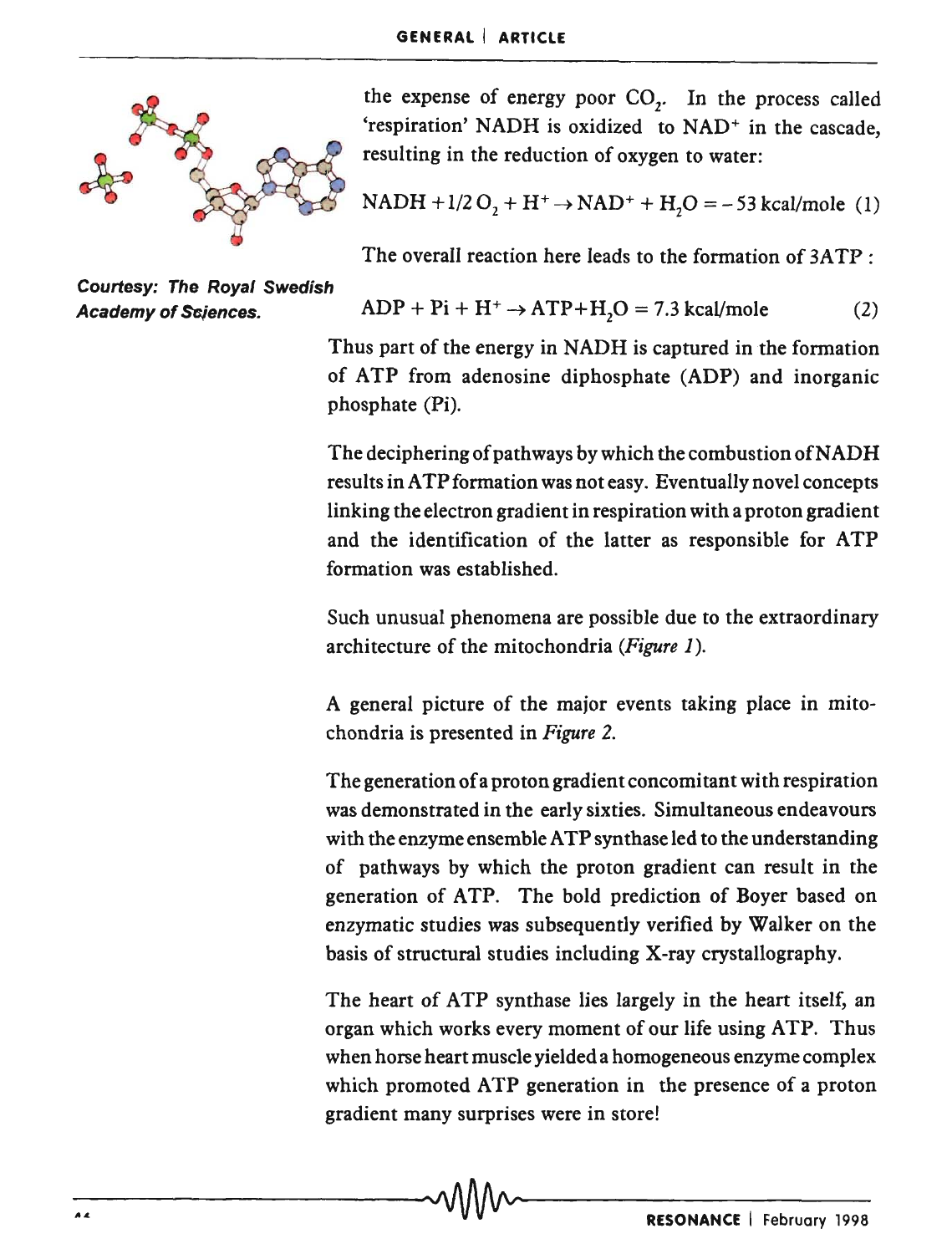

ATP synthase *(Figure 3)* consists of two sub units  $F_0$  and  $F_1$ .  $F_0$ is hydrophobic and spans the mitochondrial inner membrane and is the proton channel for the synthase. It consists of 6 proteins of  $\sim 8$  kD each. F<sub>1</sub> is the catalytic site. It is placed beyond the mitochondrial inner membrane facing the matrix *(Figure 4).* F<sub>1</sub> consists of 9 protein chains designated as  $\alpha_3 \beta_3 \gamma \delta \epsilon$ , each  $\sim$  30 kD in size.



Figure 1.

Figure 2.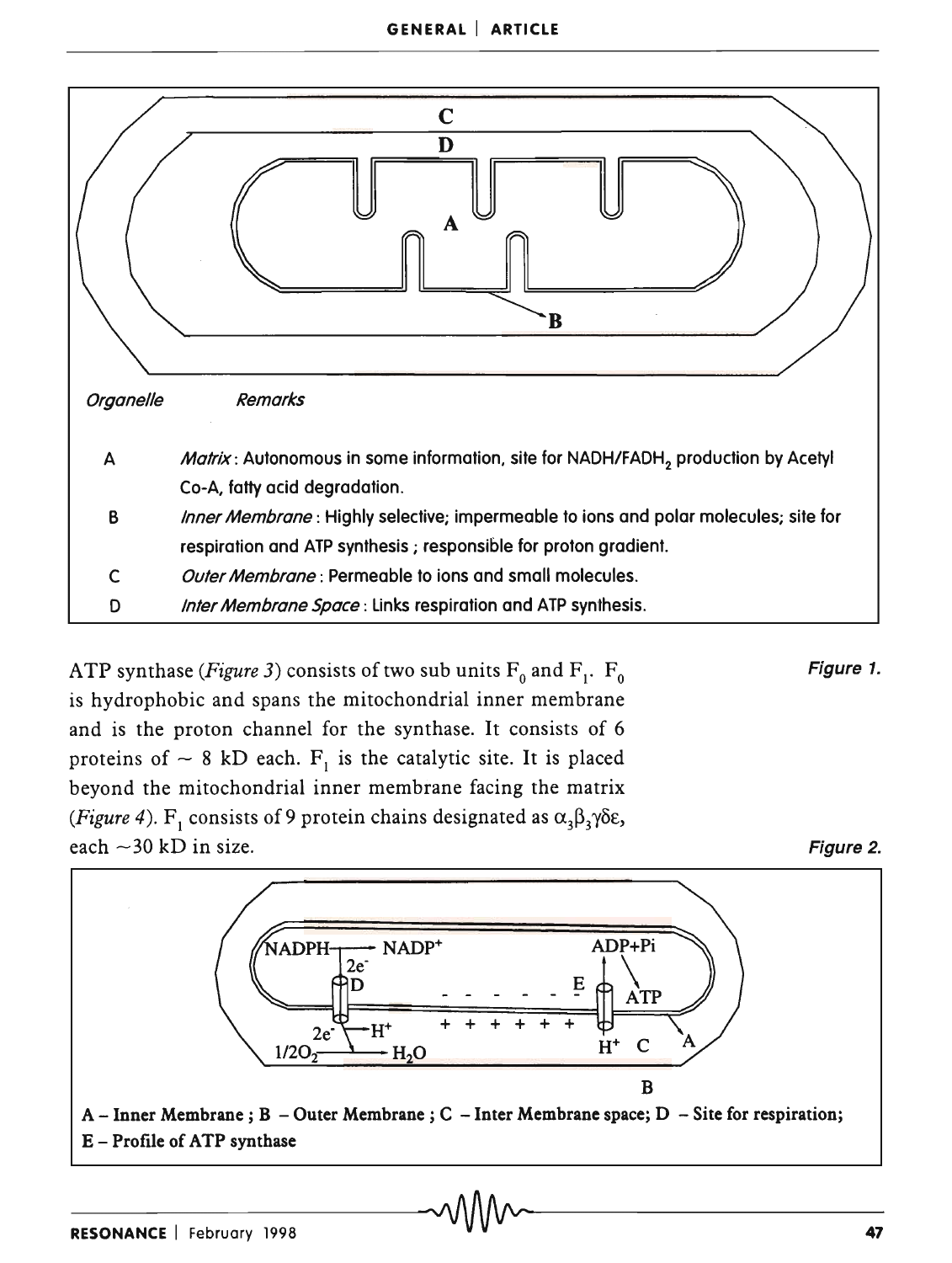

Figure 3. A schematic view of the enzyme ATP synthase. (Courtesy: The Royal Swedish Academy of Sciences).

A TP Synthase *(Figure* 4) in construction is a marvel. The alternating  $\alpha$ ,  $\beta$  proteins in a hexagonal arrangement generate a hollow channel into which the *y* unit fits snugly!

Sustained efforts by Boyer and his colleagues over decades have unravelled how ATP synthase generates ATP. Boyer showed that the role of the proton gradient was not to form ATP as orginally thought of but to release it from the enzyme. *Further A TP synthase harbours both ADP and A TP, but A TP does not leave the catalytic site unless protons flow!* So, when the protons flow ATP is continuously produced and released.

Boyer's 'binding change mechanism' which was verified largely by Walker, provided science the details of the working of the A TP generating machine, A TP-synthase *(Figure* 3), the salient features of which are summarized below.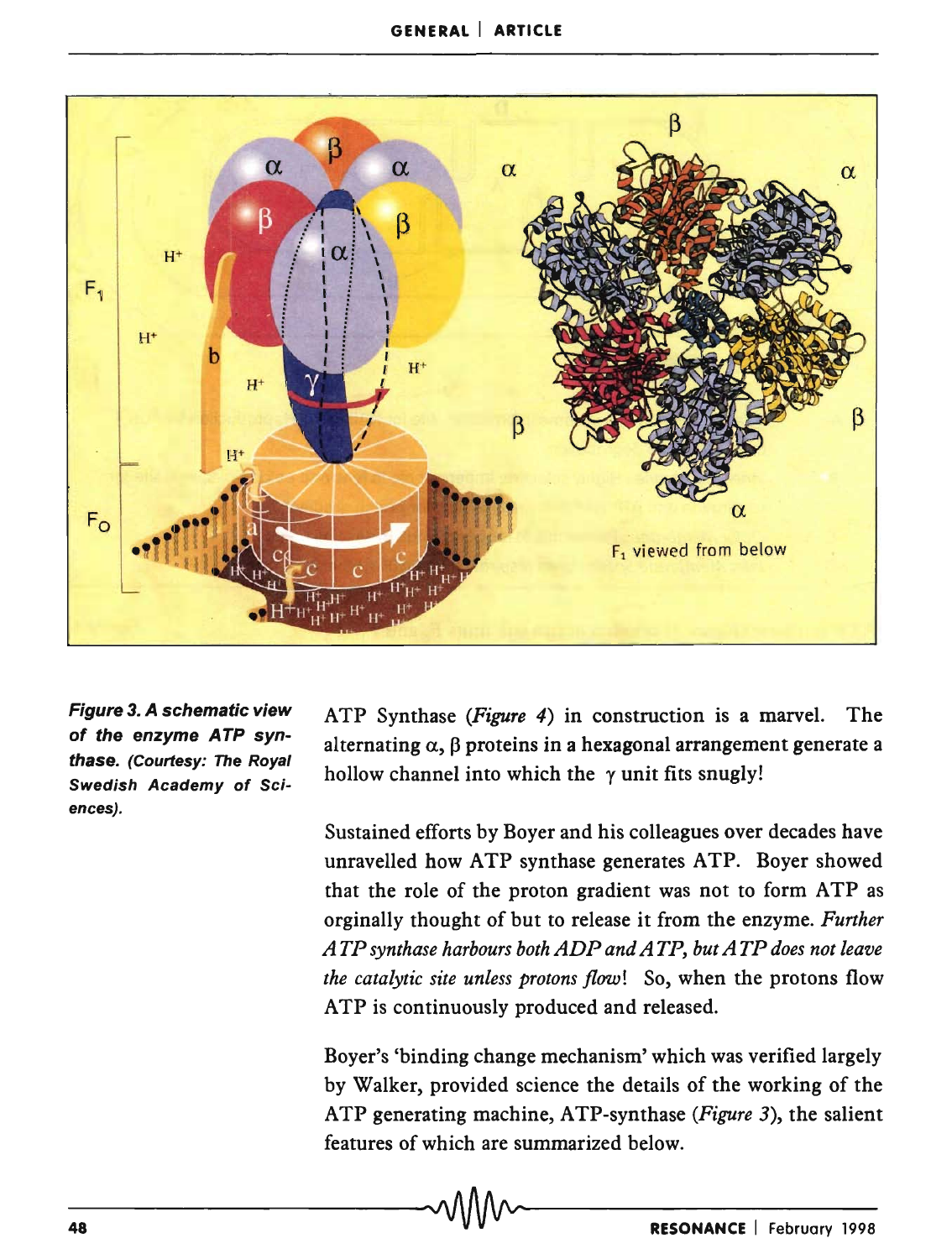

The  $\alpha$ <sub>3</sub> $\beta$ <sub>3</sub> cap of ATP synthase provides a channel into which the *y* unit fits snugly, as noted above. At the other end *y* is anchored to the subunits of  $F_0$  (*Figure 3*). When H<sup>+</sup> flows through  $F_0$ , these subunits are twisted as in a water wheel. Since the  $\gamma$  unit of  $F_1$  is attached to these, it also gets twisted. Two events of importance arise from twisting of the  $\gamma$  unit. The  $\alpha_3\beta_3$  cap is stationary and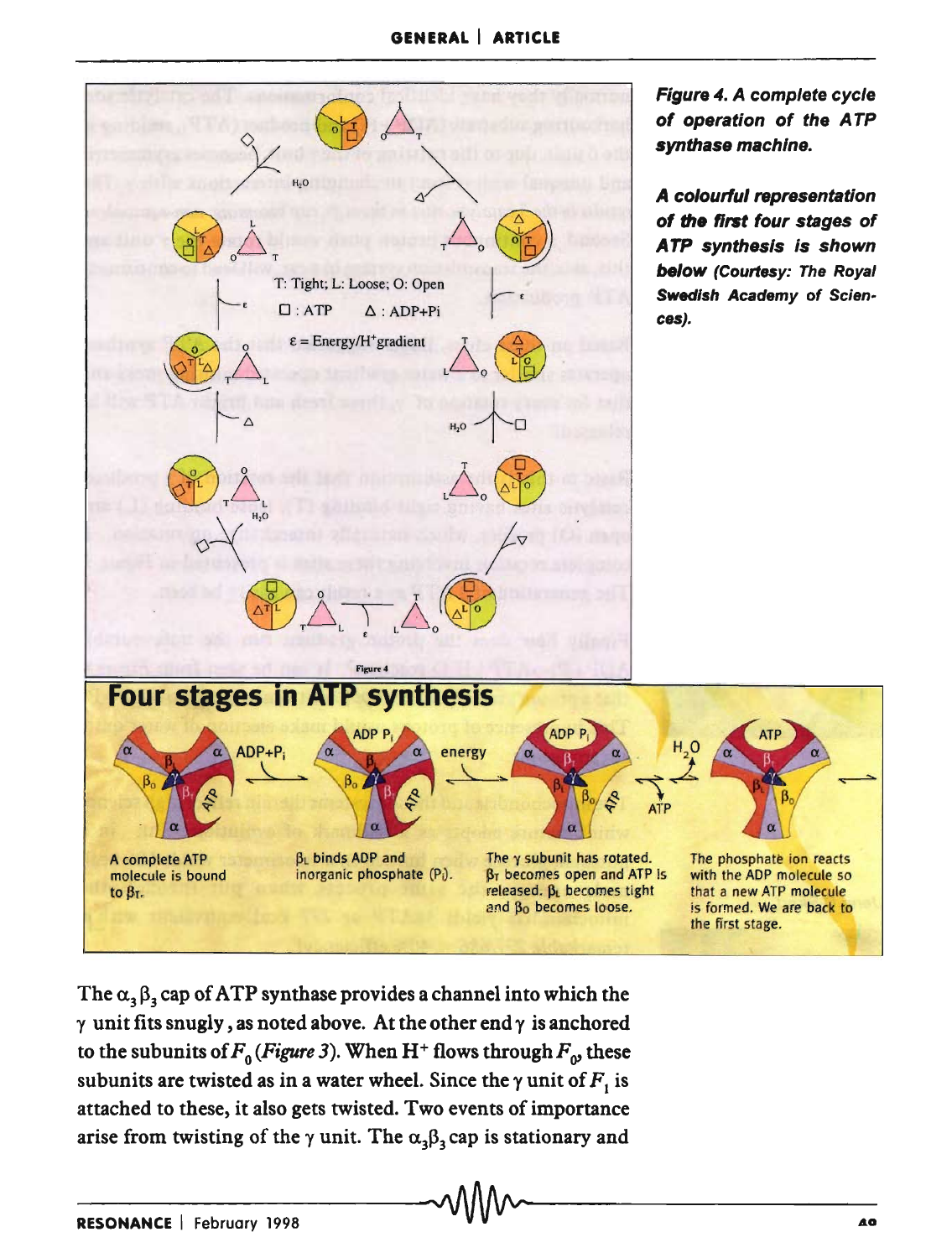

Paul D Boyer

#### John E Walker



ATP production. Based on these clues, Boyer suggested that the ATP synthase operates similar to a water gradient operated minting press and that for every rotation of  $\gamma$ , three fresh and bright ATP will be released!

normally they have identical conformations. The catalytic site, harbouring substrate  $(ADP+Pi)$  and product  $(ATP)$ , residing in the  $\beta$  unit, due to the twisting of the  $\gamma$  unit, becomes asymmetric and unequal with respect to changing interactions with  $\gamma$ . *This results in the 3 catalytic sites in the*  $\alpha$ , $\beta$ , *cap becoming non-equivalent.* Second, a continuous proton push would rotate the  $\gamma$  unit and this, as in the transmission system in a car, will lead to continuous

Basic to this is the assumption that the rotation of  ${\gamma}$  produces catalytic sites having tight binding  $(T)$ , loose binding  $(L)$  and open (0) profiles, which naturally interchange on rotation. A complete rotation involving these sites is presented in *Figure 4.*  The generation of 3 ATP as a result can easily be seen.

Finally how does the proton gradient run the unfavourable ADP+Pi->ATP+H<sub>2</sub>O reaction? It can be seen from *Figure 4* that a proton gradient makes the  $\beta$  unit bind tightly to ADP+Pi. This in presence of protons would make ejection of water quite advantageous.

The mitochondria and the subsystems therein reflect high science which nature adopts as a hallmark of evolution. Put in a nutshell, glucose when burned in a calorimeter yields 686 kcal/ mole energy; the same process when put through the mitochondria yields 38ATP or 277 kcal equivalent with a remarkable  $277/686 = 40%$  efficiency!

In the living cell, the sodium ion concentration  $(Na^+)$  is lower than that outside, whilst that of potassium ions is higher. The  $Na^{+}/K^{+}$  gradient controls cell volume, nerve and muscle excitation, transportation of sugars and amino acids and several others. In cells, the so called  $Na^{+}/K^{+}$  pump operates in the forward direction by pumping out  $Na<sup>+</sup>$  and pumping in  $K<sup>+</sup>$ .

Jens C Skou

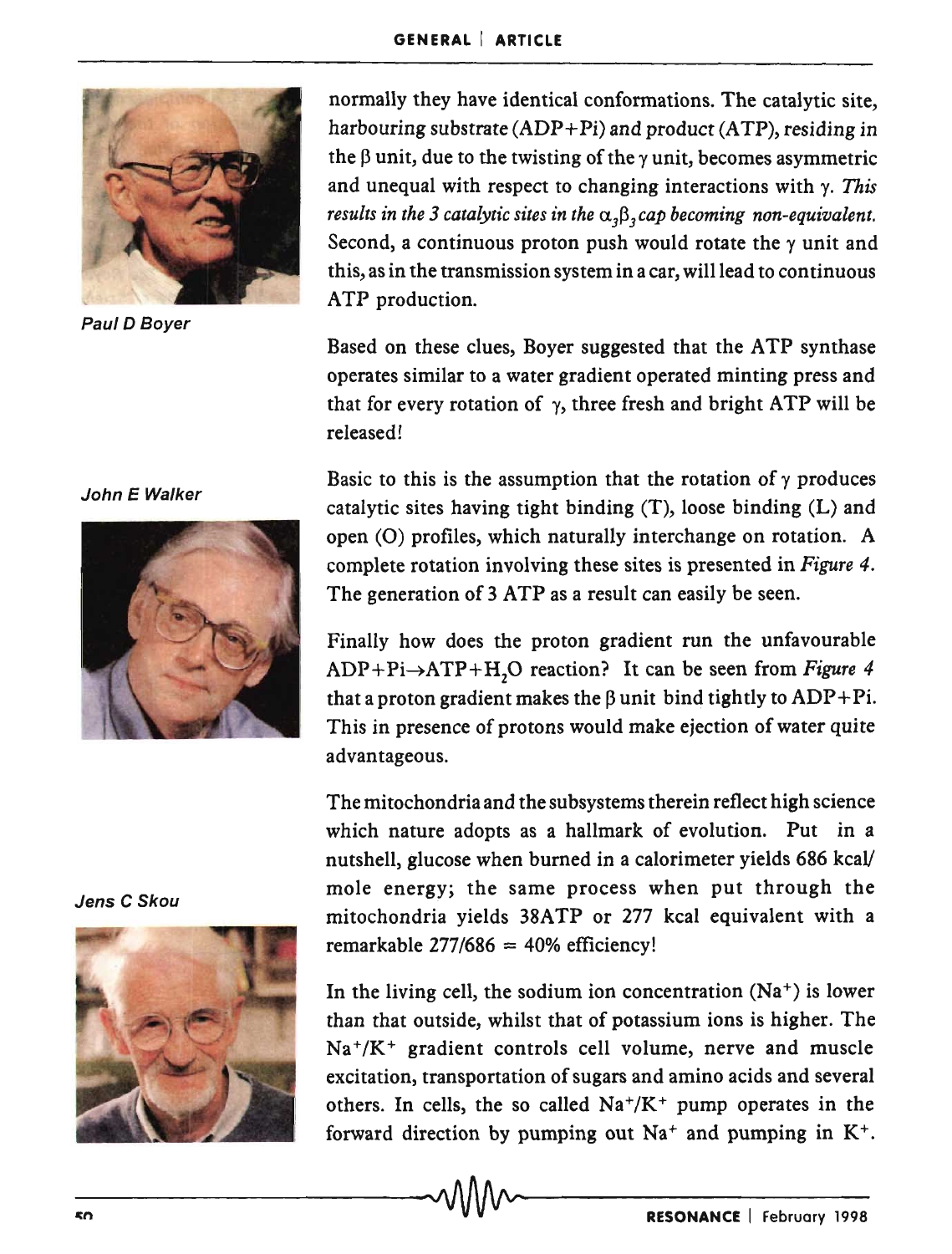Since both these events work against the concentration gradient, energy in the form of ATP has to be supplied. This activity, being basic for nerve function, is important. Indeed, more than a third of ATP consumed by a resting animal is involved in the pump. The reverse flow is passive.

Skou isolated from finely ground crab nerve membranes, a homogenous enzyme complex which promoted controlled transport of  $Na^+/K^+$  across the membrane at the expense of ATP. The enzyme was inactive in the absence of any of the key players, namely ATP,  $Na^+$  and  $K^+$ . This was the first enzyme complex that promoted the vectoral transport of substances across the cell membrane.

Several additional observations conclusively proved that the  $Na<sup>+</sup> - K<sup>+</sup> ATPase$  is responsible for the operation of the pump. First, the maximum efficiency of the enzyme matched with that corresponding to the inflow/outflow of ions in the cell. Further, sodium and potassium ions bind to the enzyme with great affinity *at different sites.* Also, ATP phosphorylation of enzyme becomes viable only when complexed with Na<sup>+</sup> ions. In sharp contrast, when complexed with  $K^+$  ions, dephosphorylation is promoted.

*Figure* 5 shows how the  $Na^{+}/K^{+}$  pump is associated with ATP activation.

The enzyme complex consists of four protein chains arranged as shown in *Figure 6*. The  $\beta$  chain is not essential for Na<sup>+</sup>/K<sup>+</sup>







Figure 6.